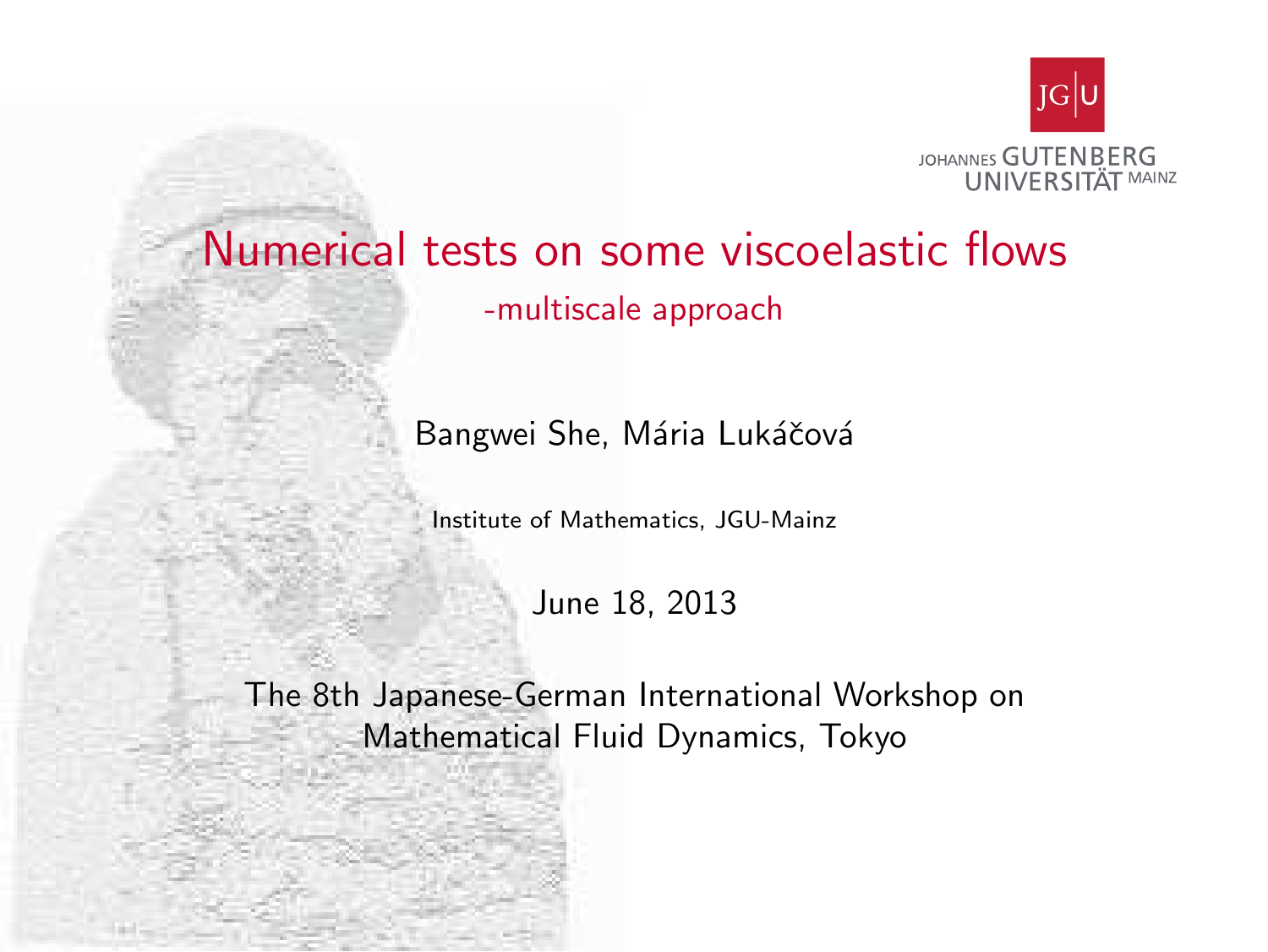## **Outline**



## Introduction

## Multiscale approach

## Numeric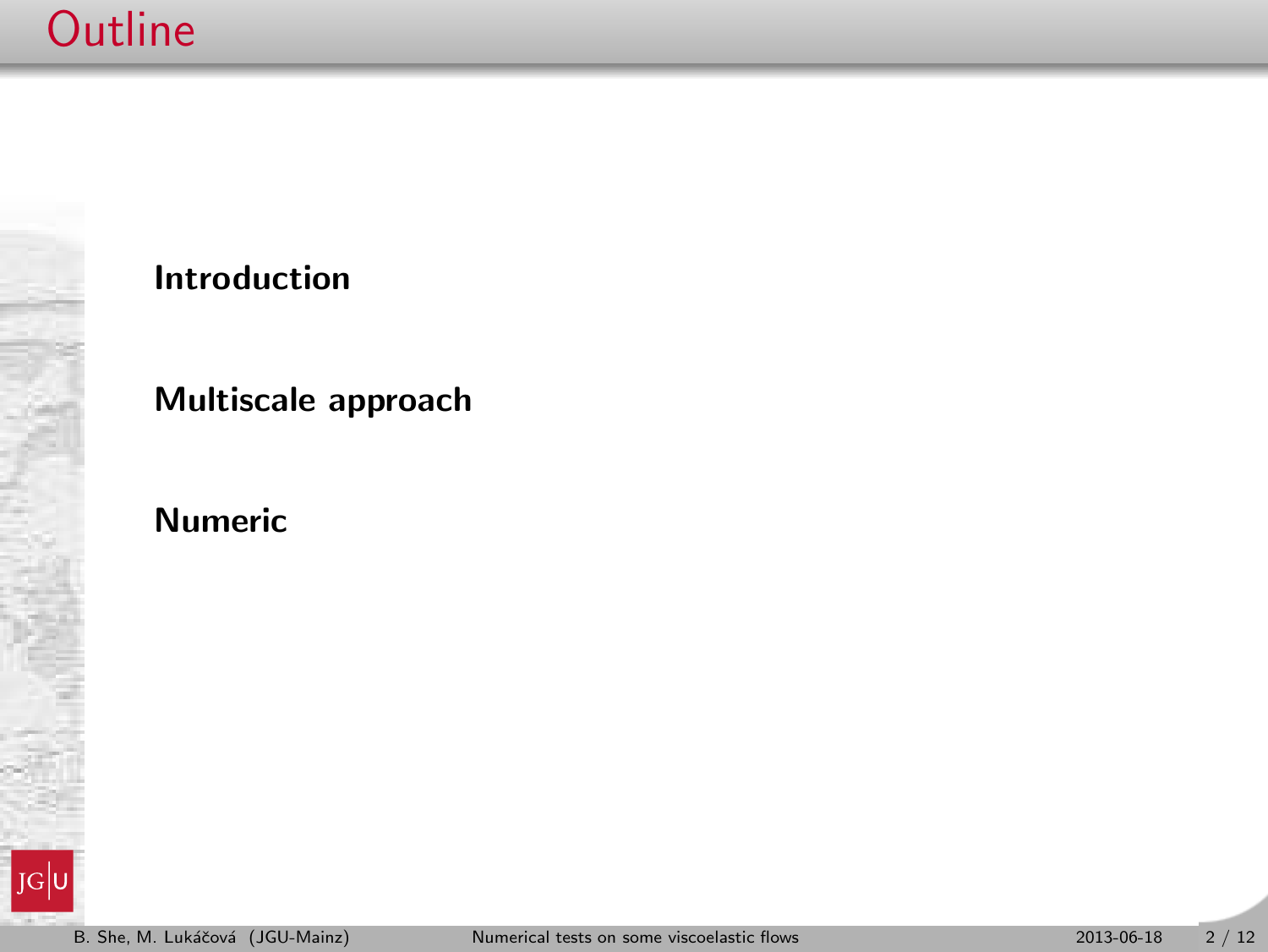### Governing equations

$$
\begin{cases}\nRe(\frac{\partial \mathbf{u}}{\partial t} + \mathbf{u} \cdot \nabla \mathbf{u}) = -\nabla p + \alpha \Delta \mathbf{u} + \nabla \cdot \boldsymbol{\sigma} \\
\nabla \cdot \mathbf{u} = 0\n\end{cases}
$$
\n(1)

 $\mathbf{u}, p, \boldsymbol{\sigma}, \alpha, Re = \rho \frac{\partial L}{\partial \mathbf{u}}$  $\frac{\partial L}{\partial \mu}$  are velocity, pressure, elastic stress, and portion of Newtonian viscosity in total viscosity, Reynolds number.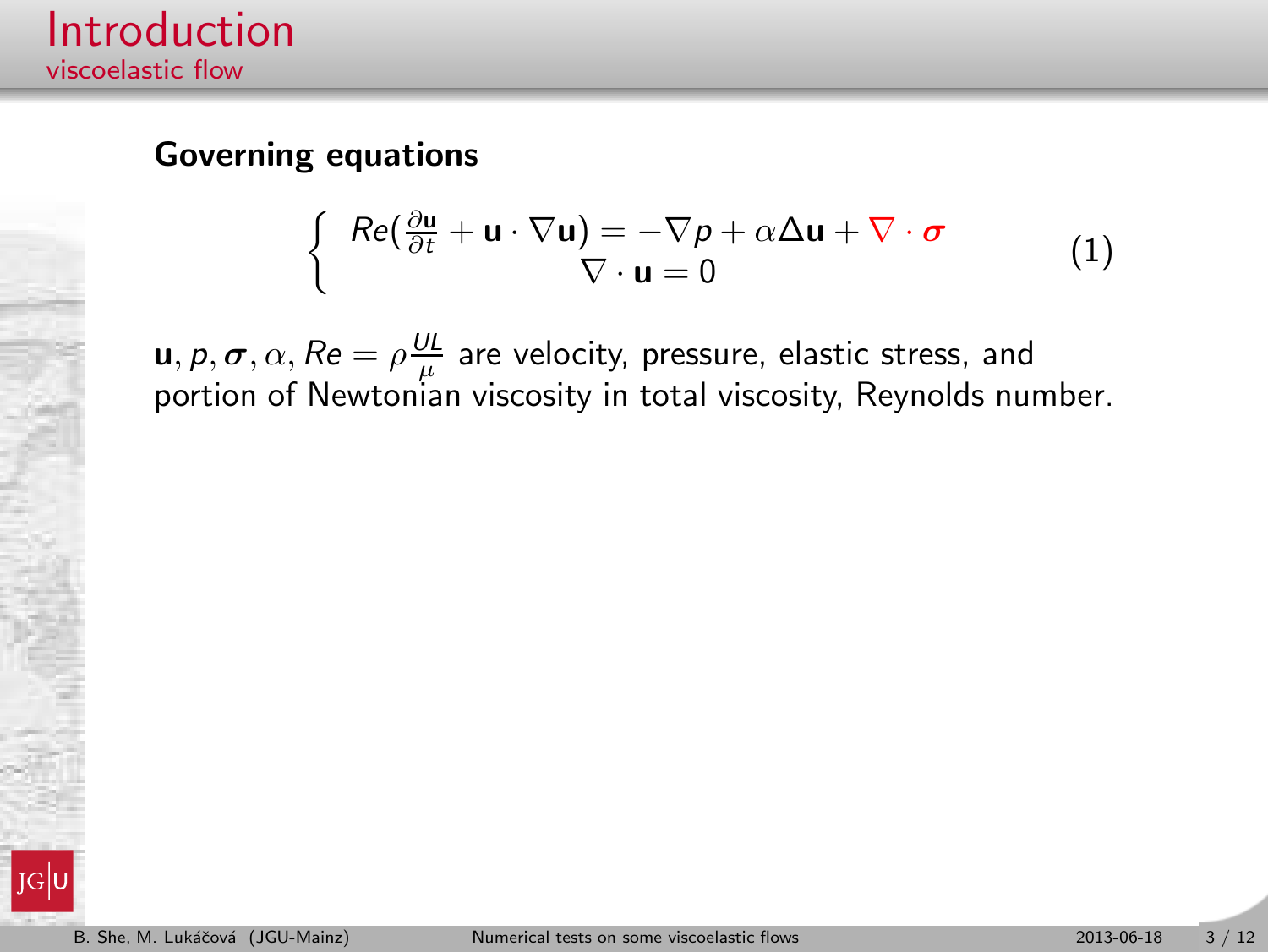## Governing equations

$$
\begin{cases}\nRe(\frac{\partial \mathbf{u}}{\partial t} + \mathbf{u} \cdot \nabla \mathbf{u}) = -\nabla p + \alpha \Delta \mathbf{u} + \nabla \cdot \boldsymbol{\sigma} \\
\nabla \cdot \mathbf{u} = 0\n\end{cases}
$$
\n(1)

 $\mathbf{u}, p, \boldsymbol{\sigma}, \alpha, Re = \rho \frac{\partial L}{\partial \mathbf{u}}$  $\frac{\partial L}{\partial \mu}$  are velocity, pressure, elastic stress, and portion of Newtonian viscosity in total viscosity, Reynolds number.

## Two approaches describing the elastic stress

Macro: constitutive law (Oldroyd-B model):

$$
\frac{\partial \mathbf{C}}{\partial t} + (\mathbf{u} \cdot \nabla)\mathbf{C} - \nabla \mathbf{u} \cdot \mathbf{C} - \mathbf{C} \cdot (\nabla \mathbf{u})^T = \frac{1}{W_e} (\mathbf{I} - \mathbf{C}) \qquad (2)
$$

where  $\mathbf{C}=\frac{1-\alpha}{We}(\boldsymbol{\sigma}-\mathbf{I}),$   $\mathcal{W}\mathbf{e}=\lambda\frac{U}{L}$  is Weissenberg number,  $\lambda$  is relaxation time.

Results do not converge for high We.

Micro: molecular theory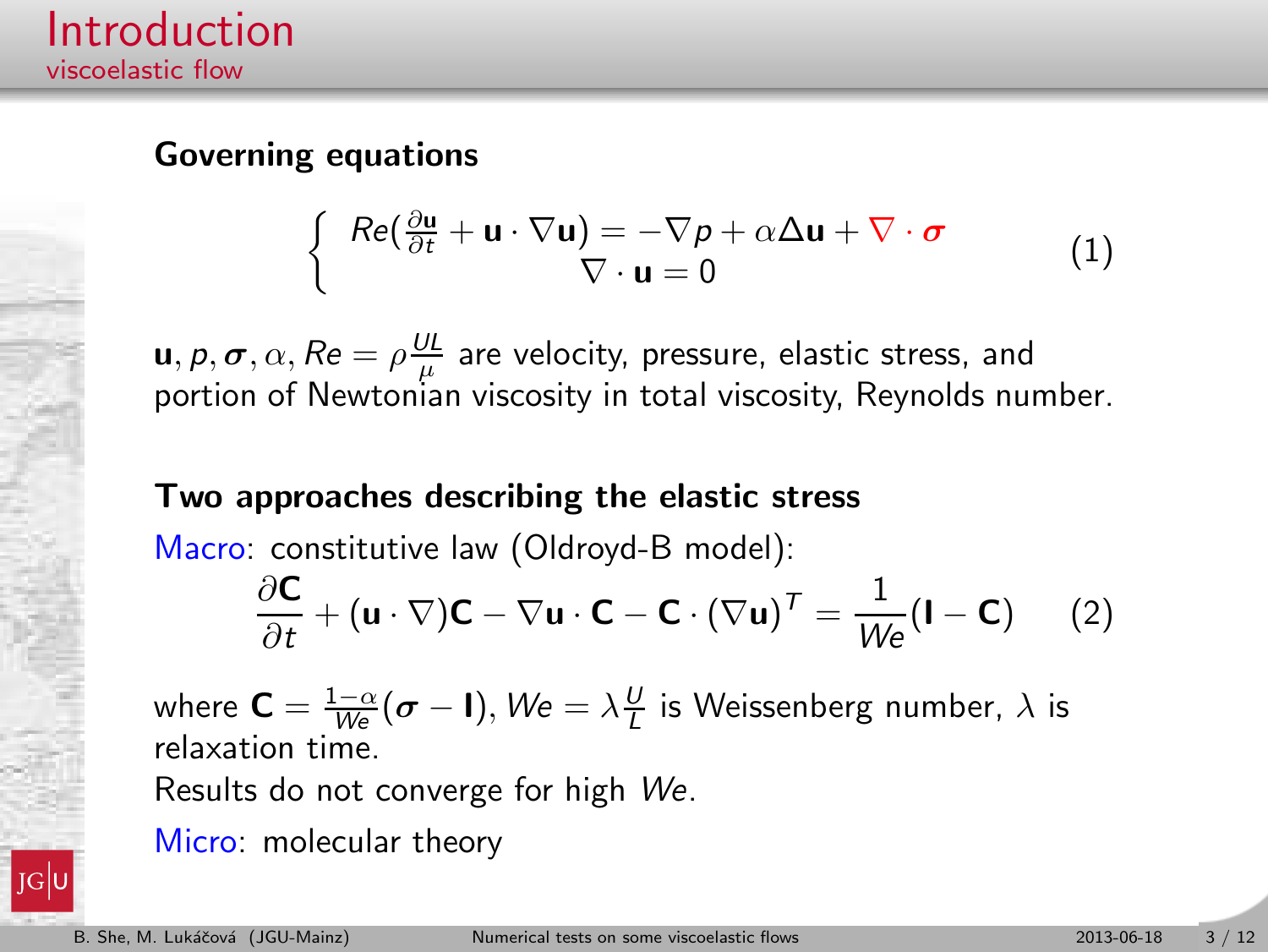## Multiscale approach molecular theory

## End to end dumbbell

Assumption: a chain of beads and spring, dilute, zero-mass.



<sup>1</sup>H. C. Öttinger, Stochastic Processes in Polymeric Fluids: Tools and Examples for Developing Simulation Algorithms.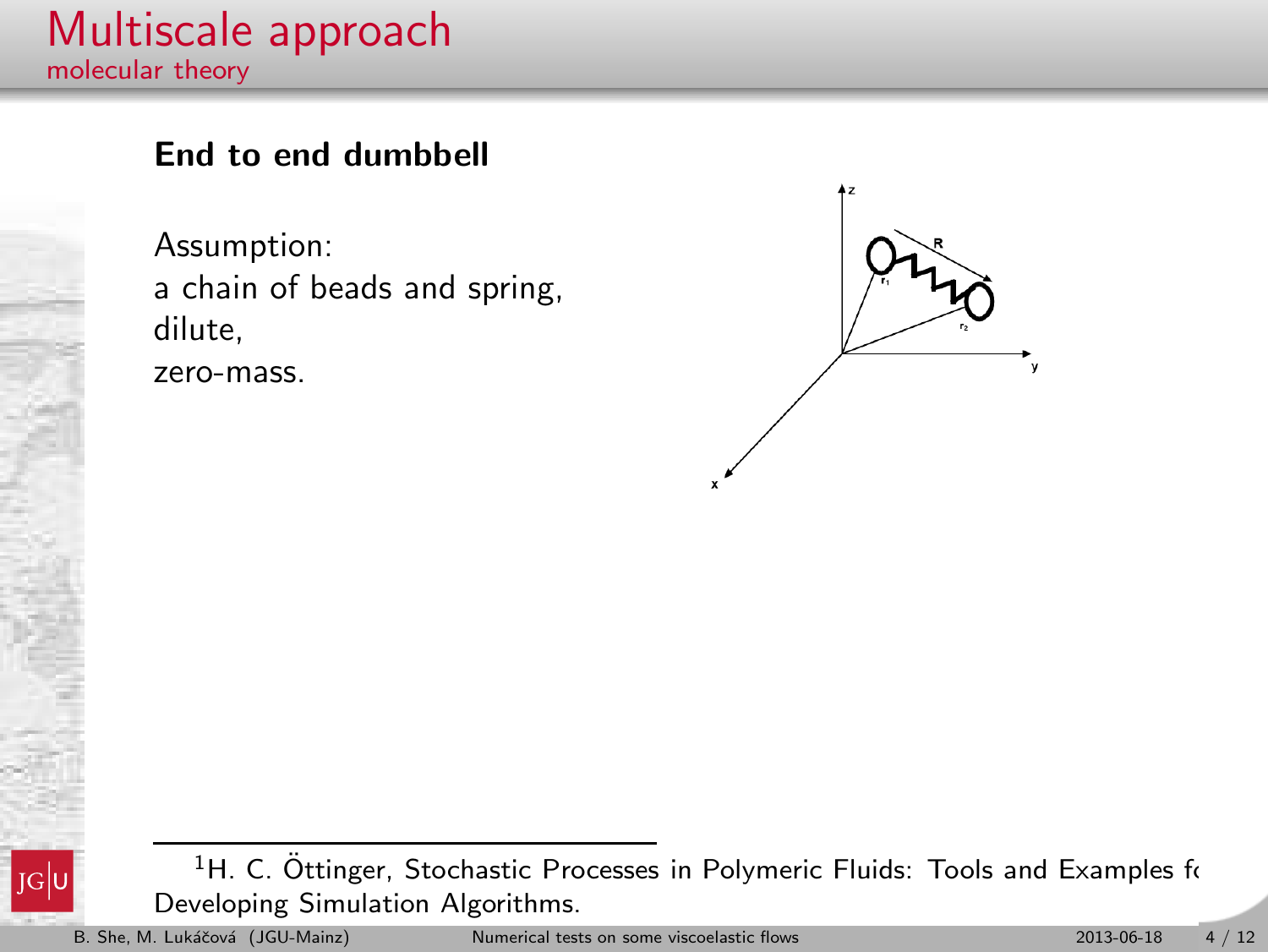## Multiscale approach molecular theory

## End to end dumbbell

Assumption: a chain of beads and spring, dilute, zero-mass.

Spring force:  $F(R) = R$  (Hooke law)

Stochastic force $^1$ :  ${\bf B}_i = \sqrt{2kT\zeta}d{\bf W}_i/dt$ 

Friction force:  $\mathbf{f} = \zeta(\mathbf{r} - \mathbf{v}(\mathbf{r}, t))$ 

k Boltzmann constant, T absolute temperature,  $\zeta = 6\pi \mu_s a$  friction coefficient,  $\mu_s$  solvent viscosity, a radius of bead.

<sup>1</sup>H. C. Ottinger, Stochastic Processes in Polymeric Fluids: Tools and Examples for Developing Simulation Algorithms.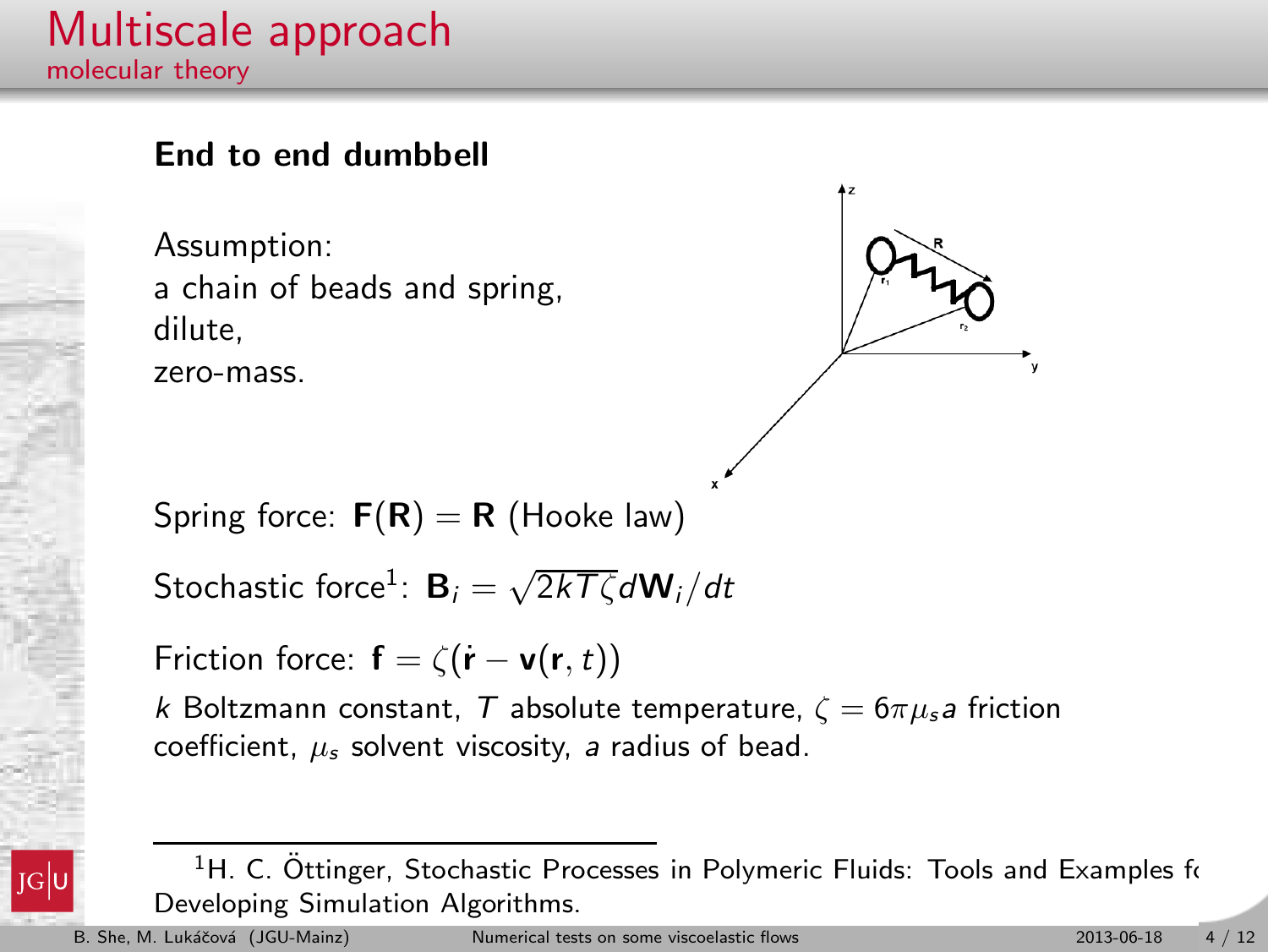## Newton's second law

$$
-\zeta(\dot{\mathbf{r}}_1-\mathbf{v}(\mathbf{r}_1,t))+\mathbf{F}(\mathbf{R})+\mathbf{B}_1=0,
$$
\n(3)

$$
-\zeta(\dot{\mathbf{r}}_2-\mathbf{v}(\mathbf{r}_2,t))-\mathbf{F}(\mathbf{R})+\mathbf{B}_2=0.
$$
 (4)

$$
\dot{\mathbf{R}} = \nabla \mathbf{v} \cdot \mathbf{R} - \frac{2}{\zeta} \mathbf{F}(\mathbf{R}) + \sqrt{\frac{4kT}{\zeta}} \frac{d\mathbf{W}_t}{dt}.
$$
 (5)

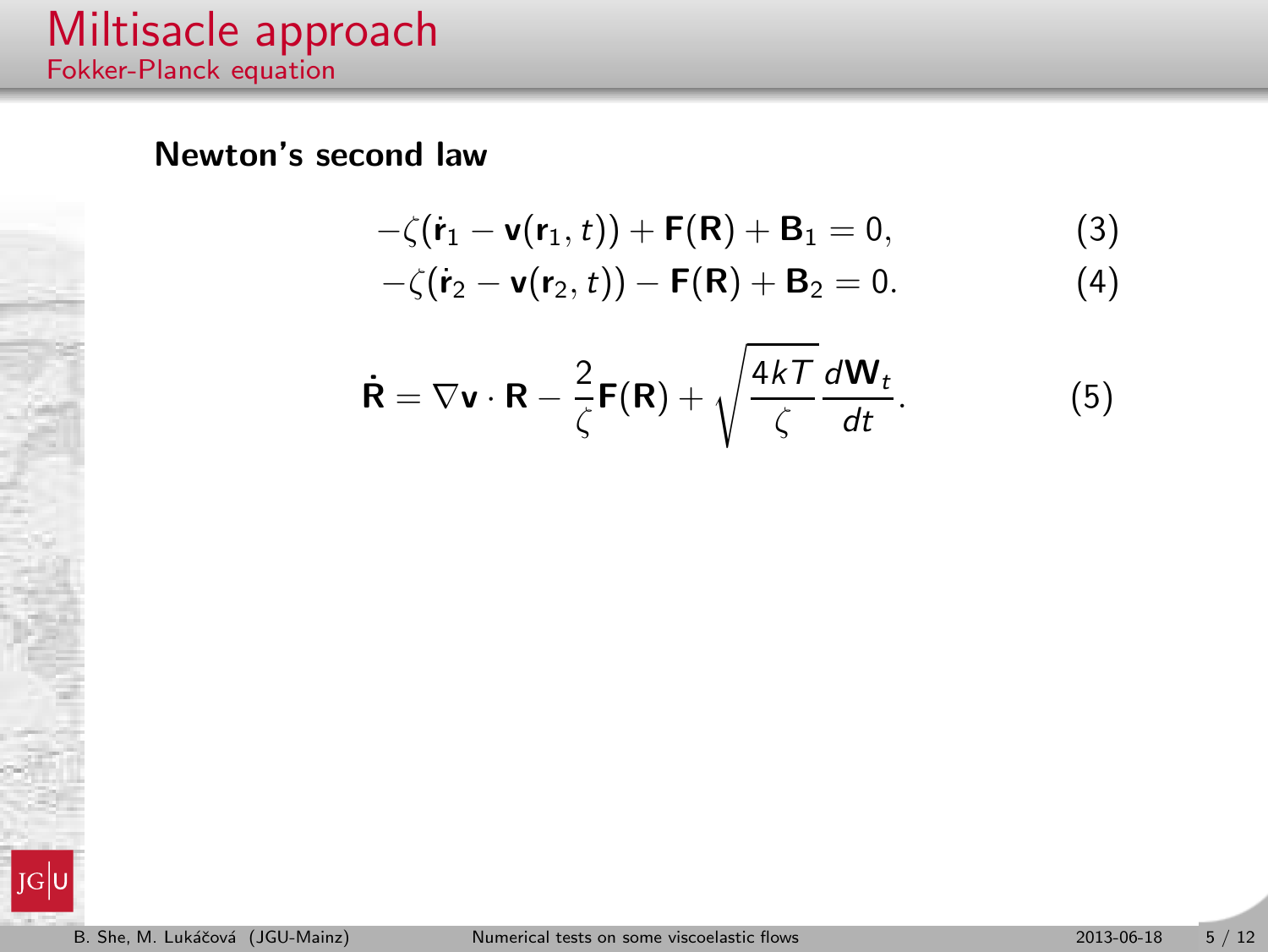#### Newton's second law

$$
-\zeta(\dot{\mathbf{r}}_1-\mathbf{v}(\mathbf{r}_1,t))+\mathbf{F}(\mathbf{R})+\mathbf{B}_1=0,
$$
\n(3)

$$
-\zeta(\dot{\mathbf{r}}_2 - \mathbf{v}(\mathbf{r}_2, t)) - \mathbf{F}(\mathbf{R}) + \mathbf{B}_2 = 0.
$$
 (4)

$$
\dot{\mathbf{R}} = \nabla \mathbf{v} \cdot \mathbf{R} - \frac{2}{\zeta} \mathbf{F}(\mathbf{R}) + \sqrt{\frac{4kT}{\zeta}} \frac{d\mathbf{W}_t}{dt}.
$$
 (5)

Probability distribution function  $\psi(\mathbf{x}, \mathbf{R}, t)$ : at a position  $x$  and time  $t$ , the probability of a dumbbell vector that stays between **R** and **R** +  $d$ **R**.

$$
\iint \psi(\mathbf{x}, \mathbf{R}, t) d\mathbf{R} = 1.
$$

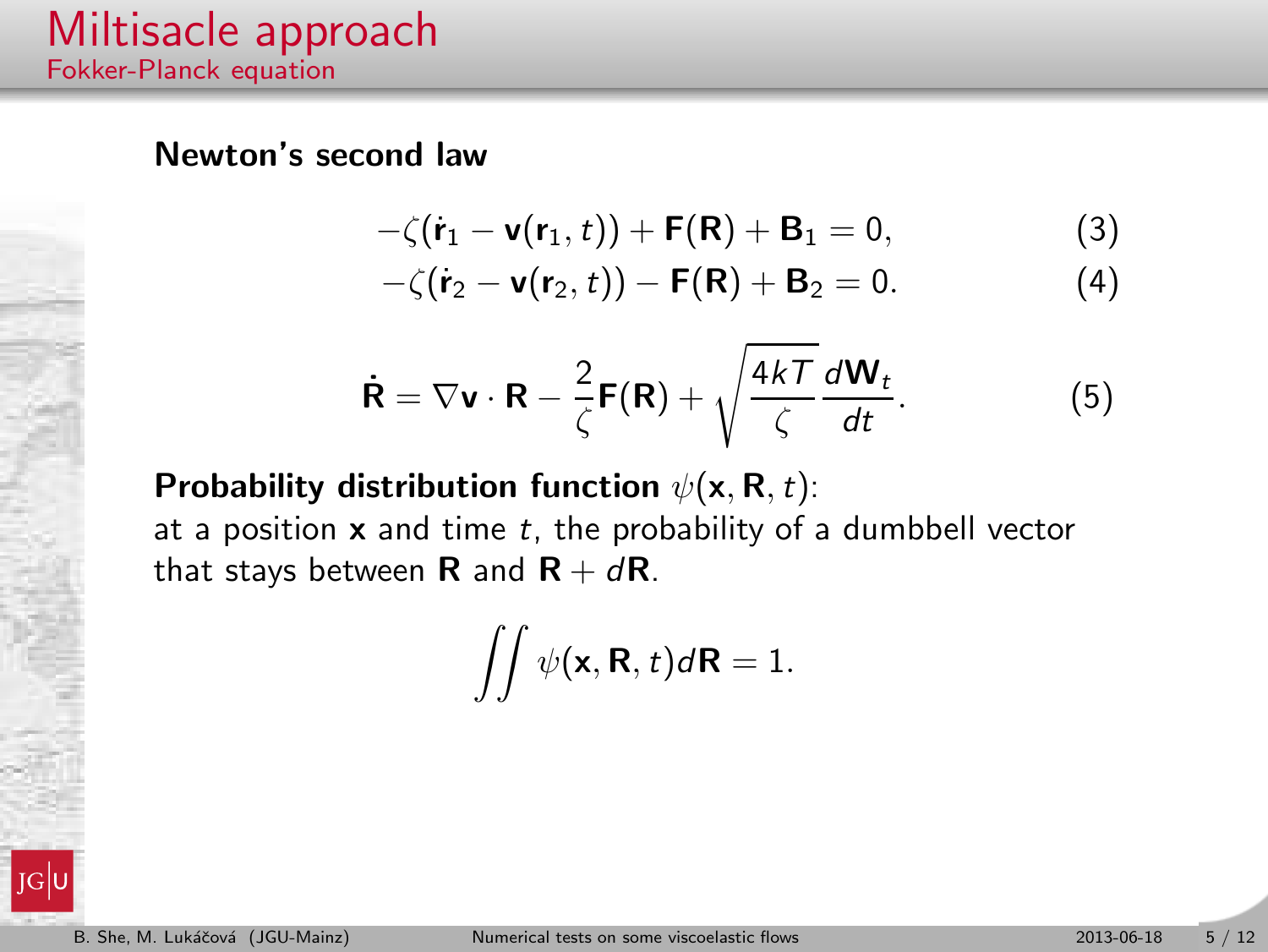#### Newton's second law

$$
-\zeta(\dot{\mathbf{r}}_1-\mathbf{v}(\mathbf{r}_1,t))+\mathbf{F}(\mathbf{R})+\mathbf{B}_1=0,
$$
\n(3)

$$
-\zeta(\dot{\mathbf{r}}_2 - \mathbf{v}(\mathbf{r}_2, t)) - \mathbf{F}(\mathbf{R}) + \mathbf{B}_2 = 0.
$$
 (4)

$$
\dot{\mathbf{R}} = \nabla \mathbf{v} \cdot \mathbf{R} - \frac{2}{\zeta} \mathbf{F}(\mathbf{R}) + \sqrt{\frac{4kT}{\zeta}} \frac{d\mathbf{W}_t}{dt}.
$$
 (5)

Probability distribution function  $\psi(\mathbf{x}, \mathbf{R}, t)$ : at a position  $x$  and time  $t$ , the probability of a dumbbell vector that stays between **R** and **R** +  $d$ **R**.

$$
\iint \psi(\mathbf{x}, \mathbf{R}, t) d\mathbf{R} = 1.
$$

Fokker-Planck equation

$$
\frac{\partial \psi}{\partial t} + \mathbf{u} \cdot \nabla \psi = \nabla_{\mathbf{R}} \cdot ((-\nabla \mathbf{u} \cdot \mathbf{R} + \frac{1}{2W\mathbf{e}} \mathbf{F}(\mathbf{R}))\psi) + \frac{1}{2W\mathbf{e}} \Delta_{\mathbf{R}} \psi \tag{6}
$$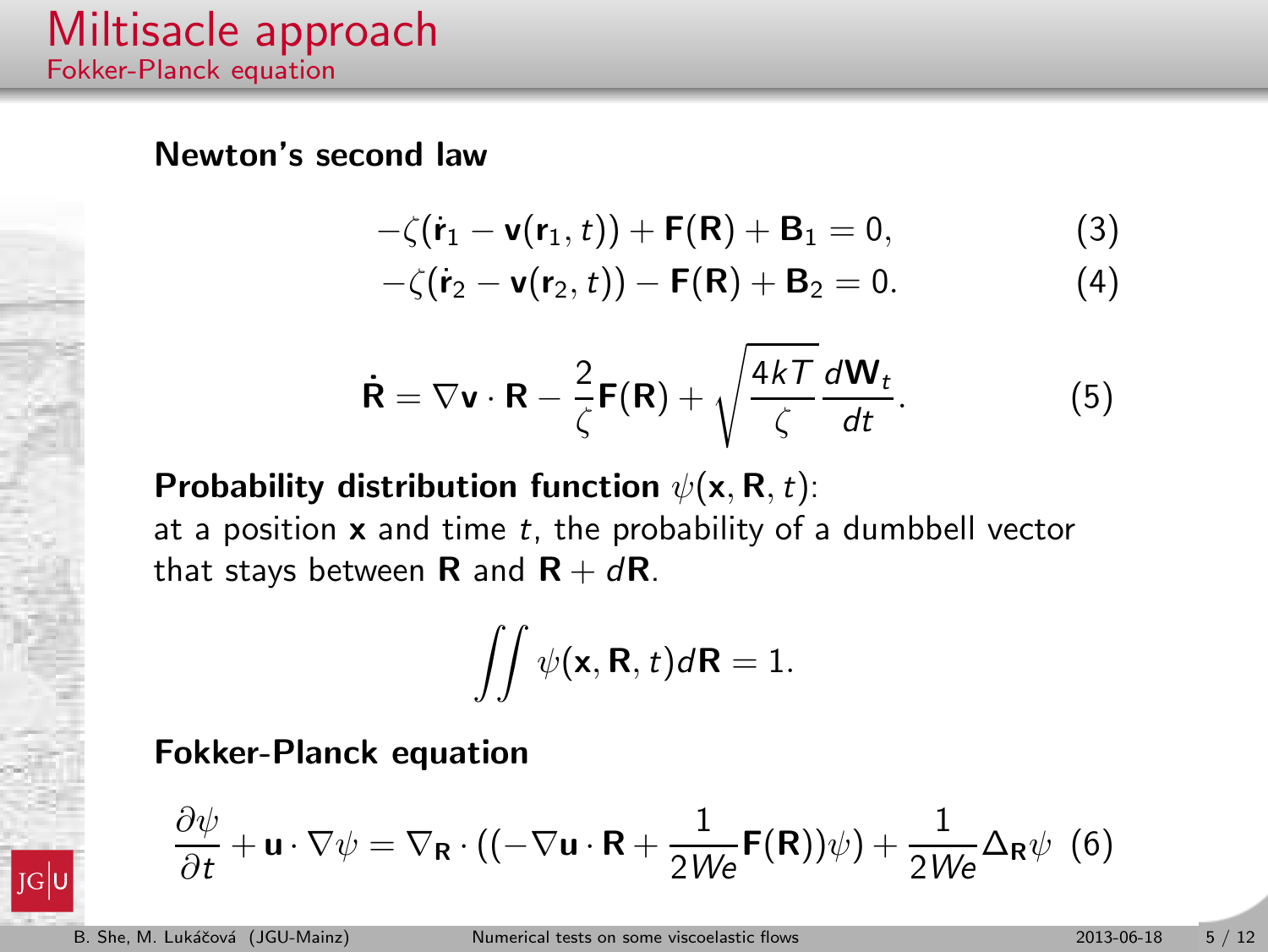## Multiscale approach

Relation between micro and macro

$$
\sigma = \frac{1-\alpha}{We}(-I + \iint \mathbf{R} \otimes \mathbf{R} \psi d\mathbf{R}).
$$

$$
\iint \mathbf{R} \otimes \mathbf{R} \times (6) d_{\mathbf{R}} \Rightarrow (2).
$$

The micro approach is equivalent to the Oldroyd-B model!

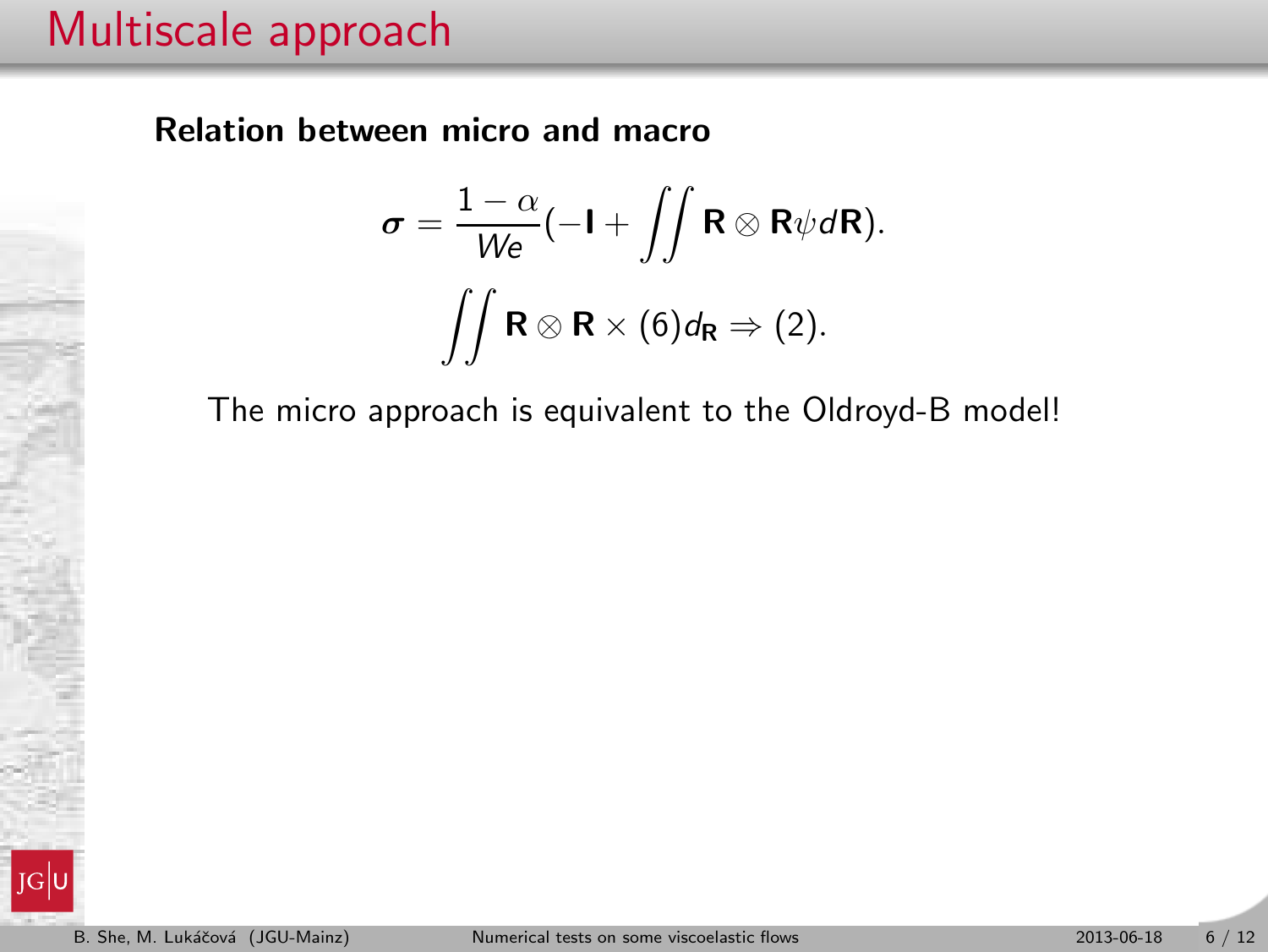## Multiscale approach

Relation between micro and macro

$$
\sigma = \frac{1-\alpha}{We}(-I + \iint \mathbf{R} \otimes \mathbf{R} \psi d\mathbf{R}).
$$

$$
\iint \mathbf{R} \otimes \mathbf{R} \times (6) d_{\mathbf{R}} \Rightarrow (2).
$$

The micro approach is equivalent to the Oldroyd-B model!

Multiscale system

$$
\begin{cases}\nRe(\frac{\partial \mathbf{u}}{\partial t} + \mathbf{u} \cdot \nabla \mathbf{u}) = -\nabla p + \alpha \Delta \mathbf{u} + \nabla \cdot \boldsymbol{\sigma} \\
\nabla \cdot \mathbf{u} = 0 \\
\sigma = \frac{1 - \alpha}{We} (-\mathbf{I} + \iint \mathbf{R} \otimes \mathbf{R} \psi d\mathbf{R}) \\
\frac{\partial \psi}{\partial t} + \mathbf{u} \cdot \nabla \psi = \nabla_{\mathbf{R}} \cdot ((-\nabla \mathbf{u} \cdot \mathbf{R} + \frac{1}{2We} \mathbf{R}) \psi) + \frac{1}{2We} \Delta_{\mathbf{R}} \psi\n\end{cases}
$$
\n(7)

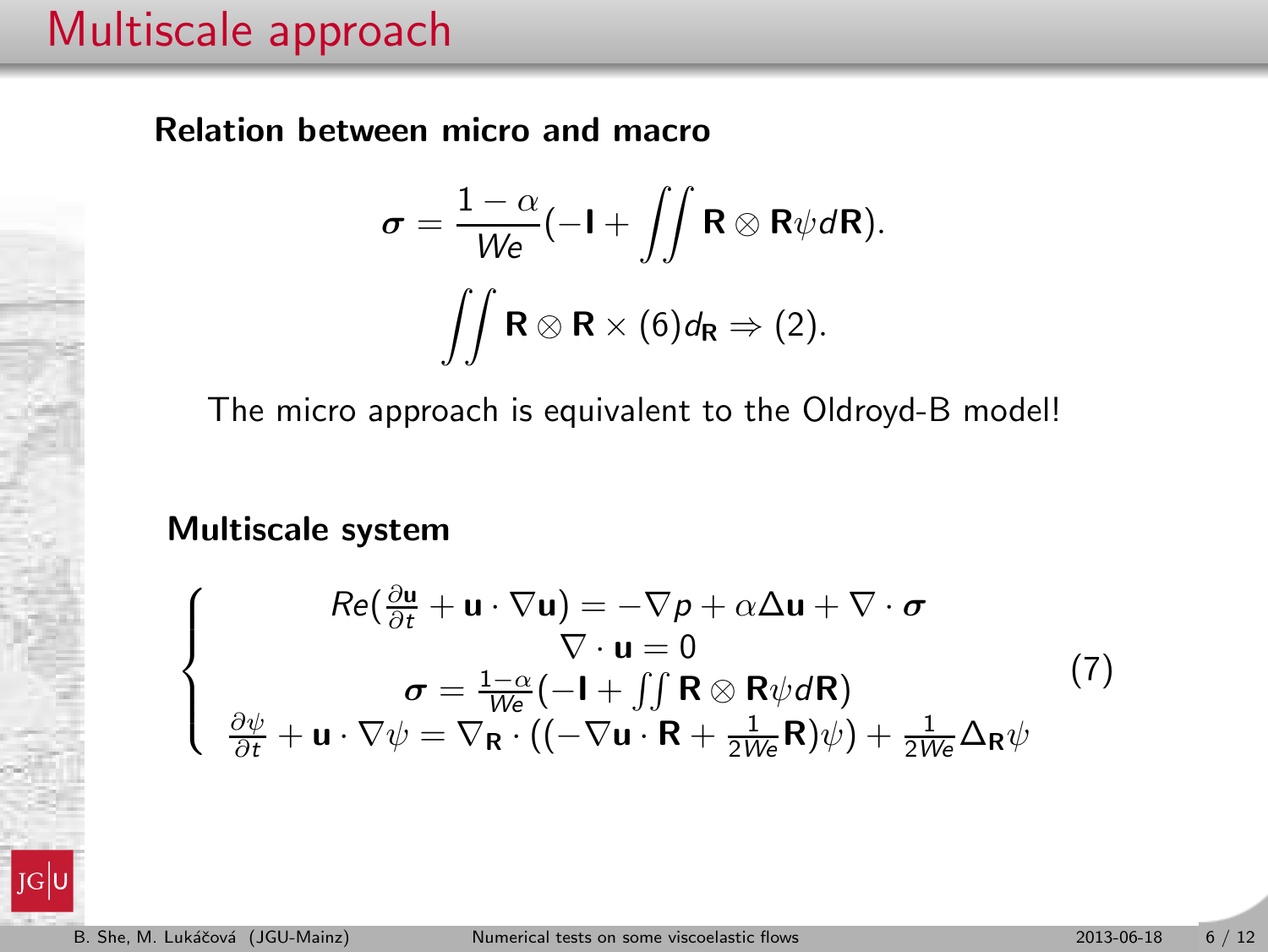

## 1. Navier-Stokes

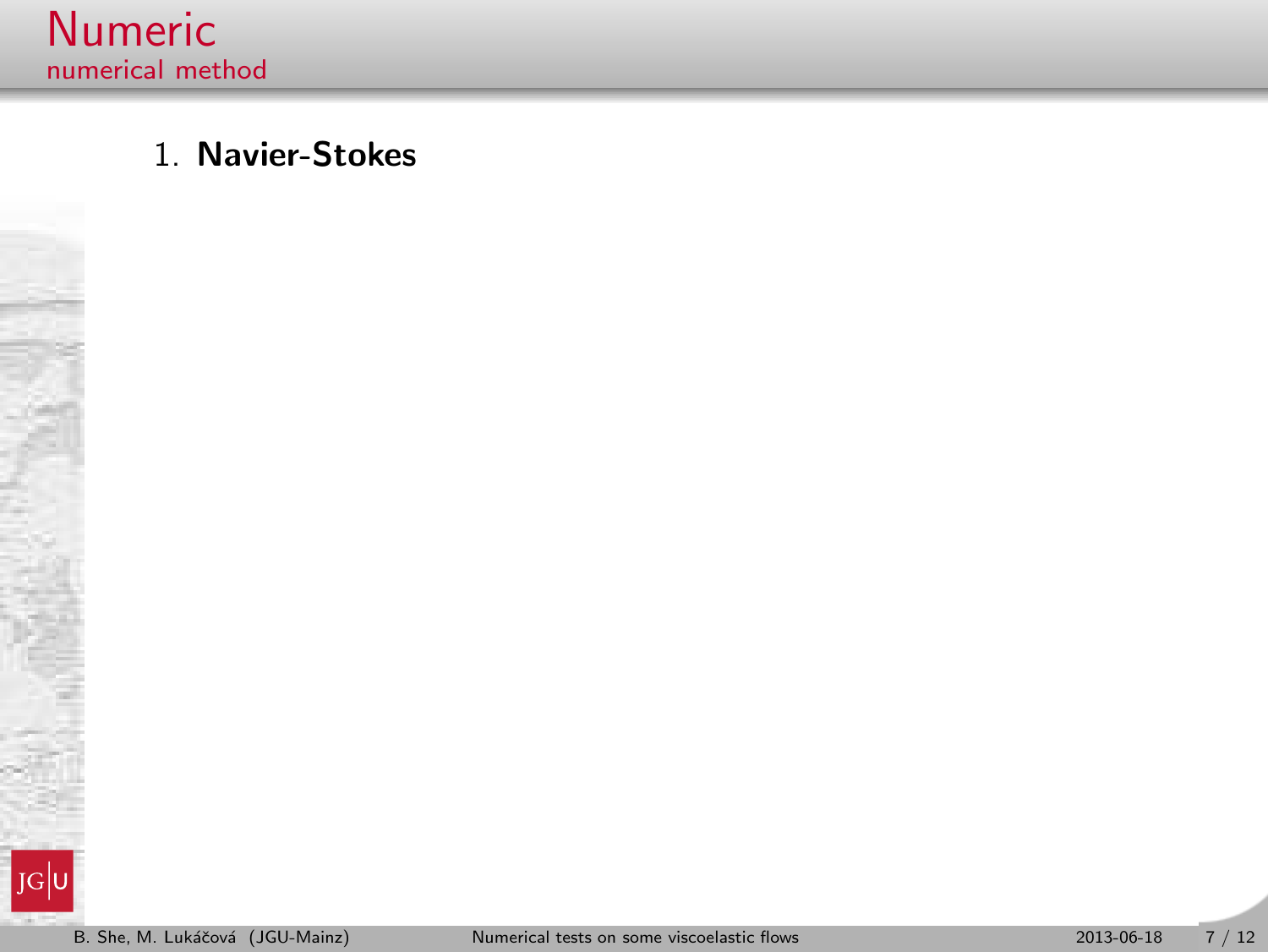## 1. Navier-Stokes

2. Fokker-Planck: space splitting  $\frac{\partial \psi}{\partial t} + \mathbf{u} \cdot \nabla \psi = \nabla_{\mathbf{R}} \cdot ((-\nabla \mathbf{u} \cdot \mathbf{R} + \frac{1}{2W\mathbf{e}} \mathbf{F}(\mathbf{R}))\psi) + \frac{1}{2W\mathbf{e}} \Delta_{\mathbf{R}} \psi$ 

In physical space  $x \in \Omega$ (geometry) we have

$$
\frac{\partial \psi}{\partial t} + \mathbf{u} \cdot \nabla \psi = 0 \tag{8}
$$

Upwind in physical space.

In configuration space  $\mathbf{R} \in (-\infty, +\infty) \times (-\infty, +\infty)$ , we use an implicit scheme

$$
\frac{\psi^* - \psi^n}{\Delta t} = \nabla_{\mathbf{R}} \cdot ((-\nabla \mathbf{u} \cdot \mathbf{R} + \frac{1}{2W\mathbf{e}} \mathbf{F}(\mathbf{R}))\psi^*) + \frac{1}{2W\mathbf{e}} \Delta_{\mathbf{R}} \psi^* \tag{9}
$$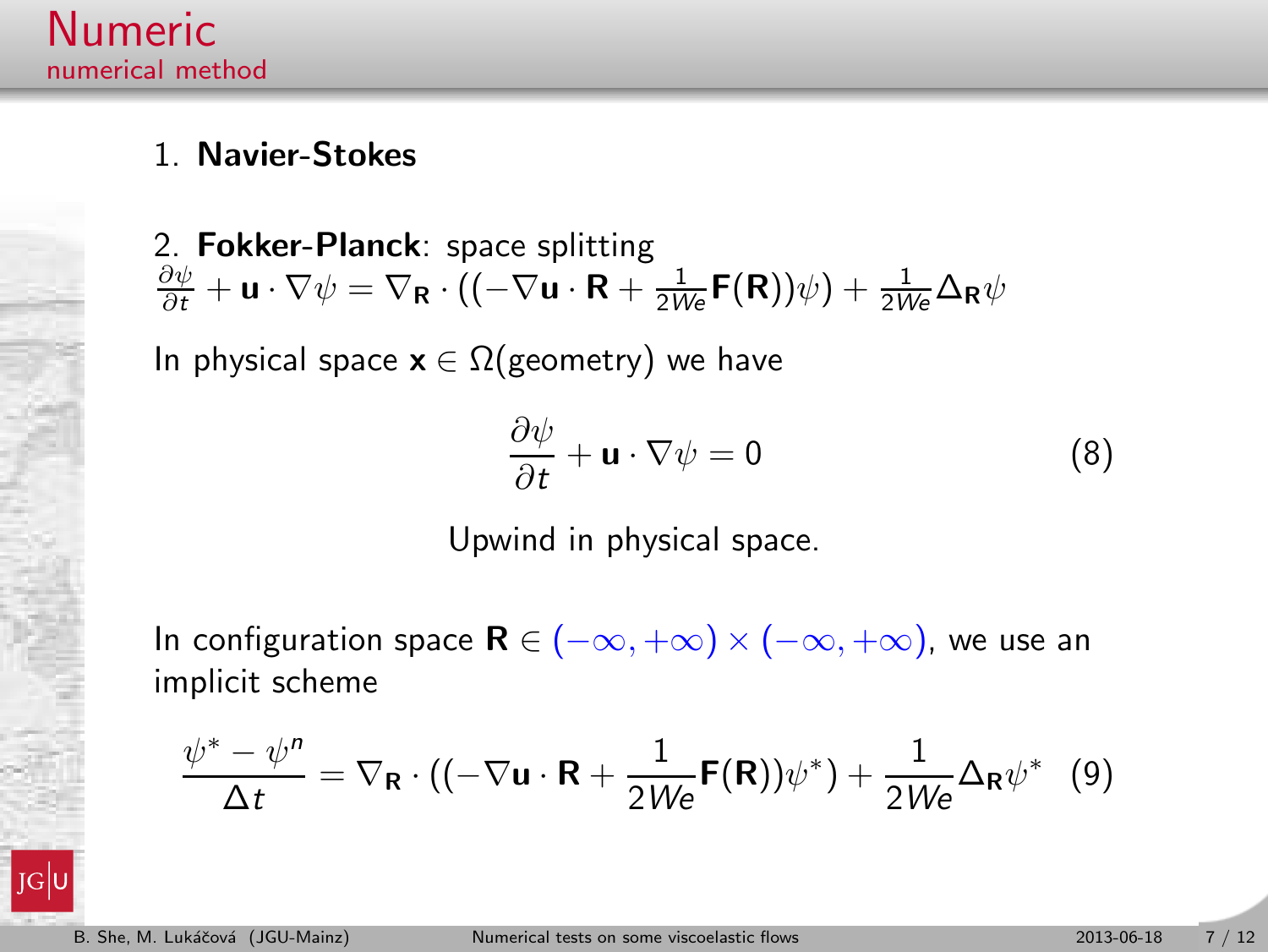## The configuration space is infinite!

FENE, A. Lozinski, C. Chauviere,  $\textsf{F}=\frac{\textsf{R}}{1-\frac{|\textsf{R}|^2}{R_0^2}}$  $, |\mathbf{R}| \in (0, R_0).$ 

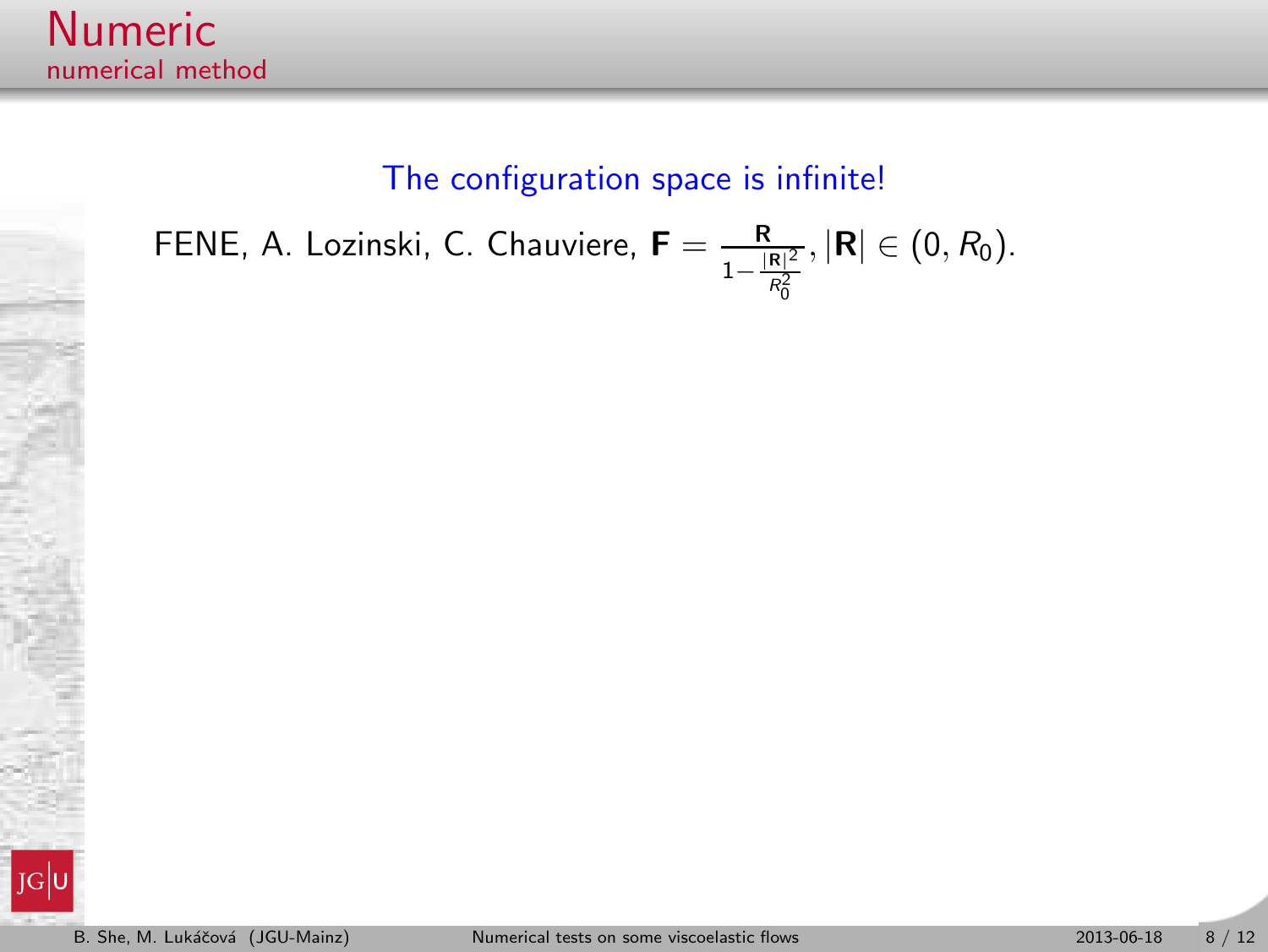#### The configuration space is infinite!

FENE, A. Lozinski, C. Chauviere,  $\textsf{F}=\frac{\textsf{R}}{1-\frac{|\textsf{R}|^2}{R_0^2}}, |\textsf{R}| \in (0,R_0).$ 0

Idea:

polar coordinates  $(\rho, \theta) = (|\mathbf{R}|, \arctan \frac{R_2}{R_1}),$ infinite plane to unit circle  $r=\frac{1}{\rho+1}.$ 

$$
\frac{\partial \phi}{\partial t} = b_0(\kappa, \theta) L_0 \phi - b_1(\kappa, \theta) \frac{\partial \phi}{\partial \theta} + L_1 \phi, \tag{10}
$$

where  $L_0$  and  $L_1$  are linear operators,  $b_0 = \kappa_{11} \cos 2\theta + \frac{\kappa_{12} + \kappa_{21}}{2} \sin 2\theta$ ,  $L_0 \phi = -4r(1-r)^2[-s(1-\eta)^{-1}\phi + \frac{\partial \phi}{\partial \eta}],$  $b_1 = -\kappa_{11} \sin 2\theta + \frac{\kappa_{12} + \kappa_{21}}{2} \cos 2\theta + \frac{\kappa_{21} - \kappa_{12}}{2},$  $L_1\phi = c_1\phi + c_2\frac{\partial \phi}{\partial \eta} + c_3\frac{\partial^2 \phi}{\partial \eta^2} + c_4\frac{\partial^2 \phi}{\partial \theta^2}$  $c_1 = \frac{1}{\sqrt{6}}[1+2s(1-\eta)^{-1}(-3r^4+2r^3-r)+8r^4(r-1)^2s(s-1)(1-\eta)^{-2}],$  $c_2 = \frac{2}{We} (3r^4 - 2r^2 + r) - \frac{16}{We} r^4 (r - 1)^2 s (1 - \eta)^{-1},$  $c_3 = \frac{8}{We}r^4(r-1)^2, c_4 = \frac{1}{2We}(\frac{r}{1-r})^2, \ \kappa = \nabla u,$  $\psi(t, \mathbf{x}, \mathbf{R}) = (1 - \eta)^s \phi(t, \mathbf{x}, \eta, \theta), s = 2, \eta = 2(1 - r)^2 - 1.$ 



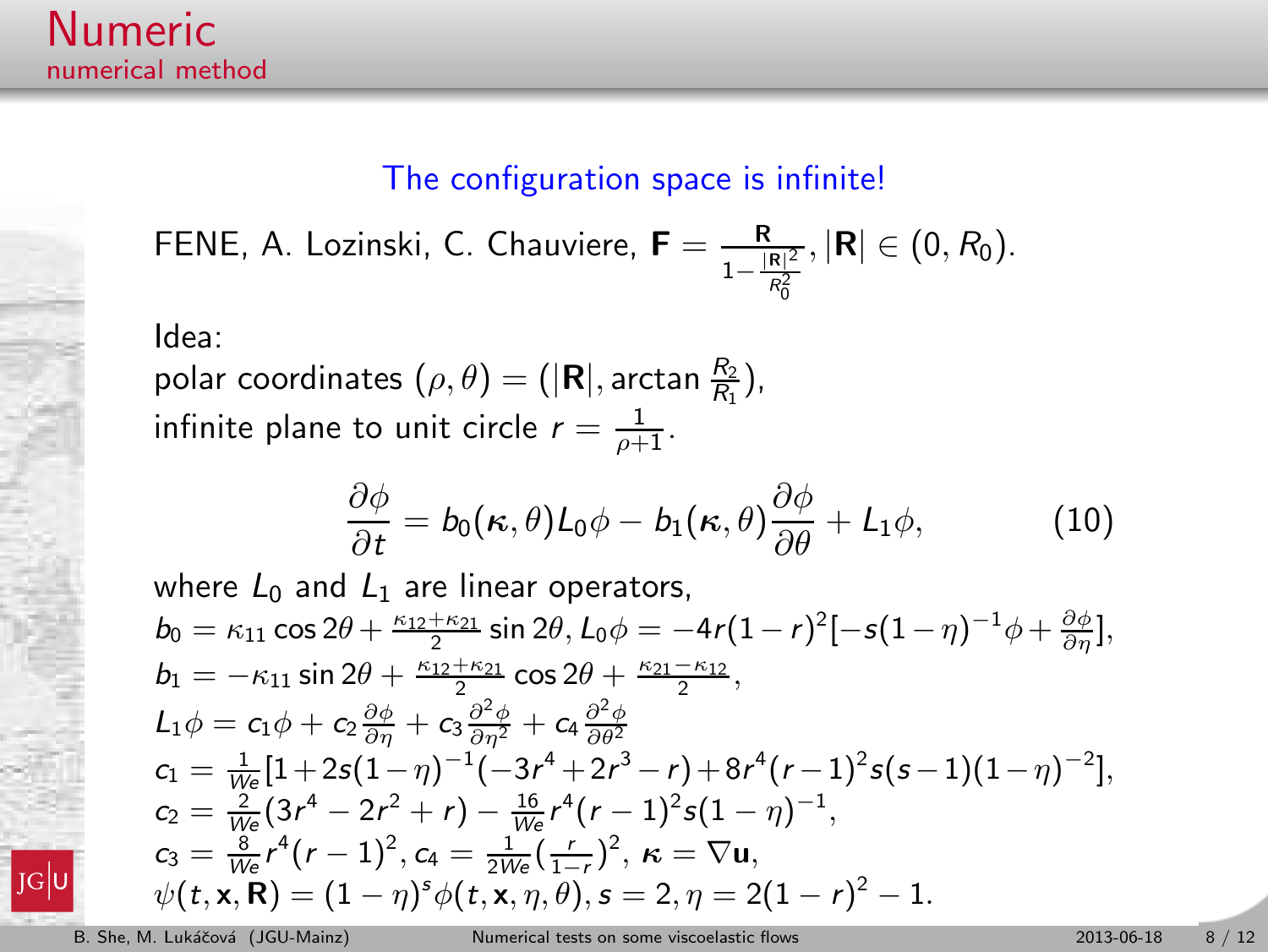#### Pseudo-spectral method

We look for an approximate solution to the Eq.(10) of the following form

$$
\phi(t, \mathbf{x}, \eta, \theta) = \sum_{i=0}^{1} \sum_{l=i}^{N_{\theta}} \sum_{k=1}^{N_{\eta}} \phi_{kl}^{i} h_{k}(\eta) \Phi_{il}(\theta), \qquad (11)
$$

where  $\Phi_{il}(\theta) = (1 - i) \cos(2l\theta) + i \sin(2l\theta)$ ,  $N_{\theta}$ ,  $N_{\eta}$  number of discretization points,  $h_k(\eta)$  Lagrange interpolating polynomial,  $\eta_m(m = 1, \dots, N_n)$  Gauss-Legendre points  $\eta \in (-1, 1)$ .

$$
\bar{\boldsymbol{\phi}}^* = [\mathbf{I} - \Delta t (\mathbf{M}_0 + \mathbf{M}_1 + \mathbf{M}_2)]^{-1} \bar{\boldsymbol{\phi}}^n, \tag{12}
$$

where  ${\bar{\phi}}^n$  is the vector of the expansion coefficients  $\phi^i_{kl}$  at time  $t_n = n\Delta t$ .

 $M_0, M_1, M_2 \cdots$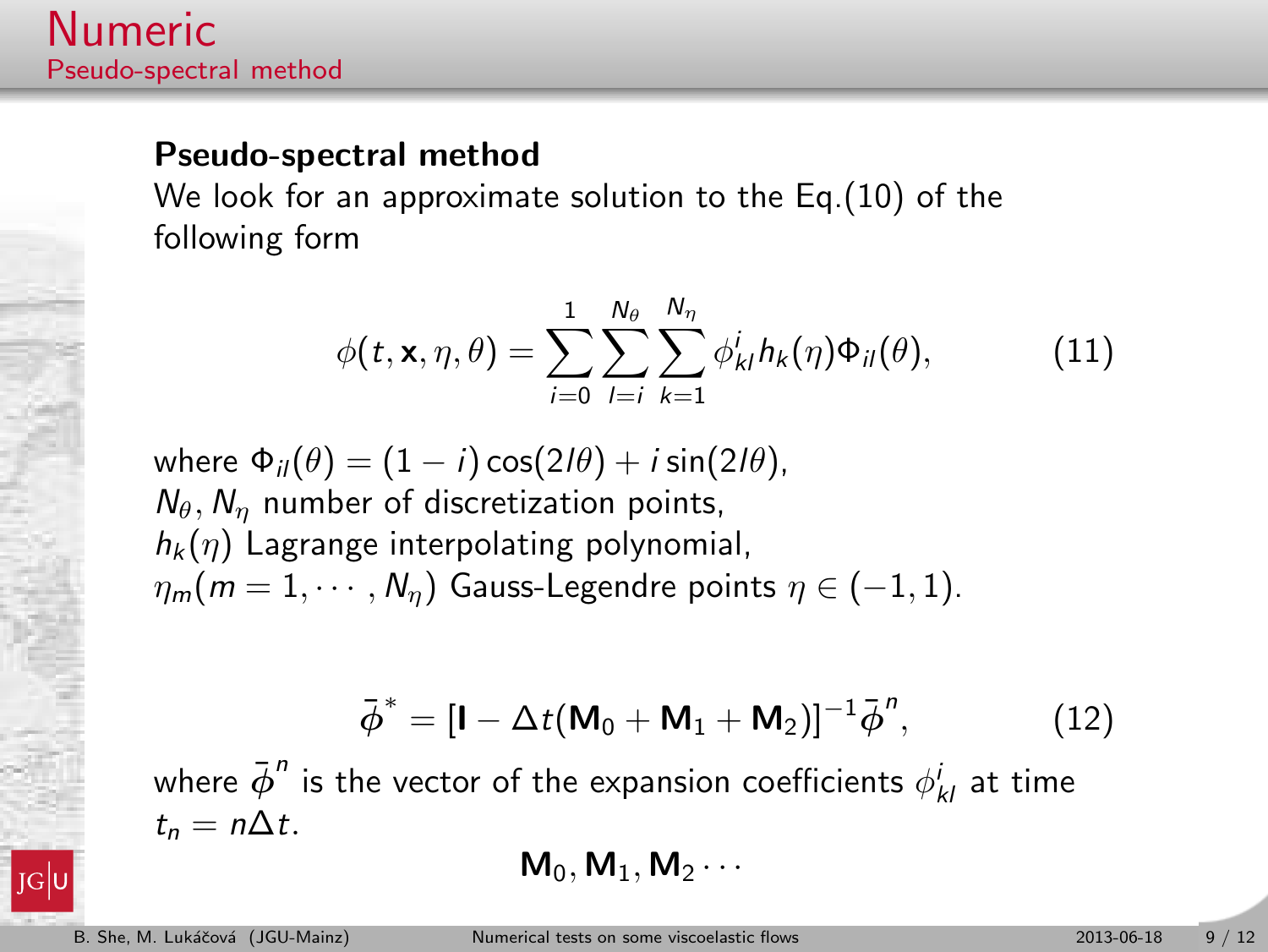## Numeric test for Peterlin model

$$
\begin{cases}\nRe(\frac{\partial \mathbf{u}}{\partial t} + \mathbf{u} \cdot \nabla \mathbf{u}) = -\nabla p + \alpha \Delta \mathbf{u} + \nabla \cdot \boldsymbol{\sigma} \\
\nabla \cdot \mathbf{u} = 0 \\
\sigma = (tr\mathbf{C})\mathbf{C} \\
\frac{\partial \mathbf{C}}{\partial t} + (\mathbf{u} \cdot \nabla)\mathbf{C} - \nabla \mathbf{u} \cdot \mathbf{C} - \mathbf{C} \cdot (\nabla \mathbf{u})^T = \frac{1}{We}(tr\mathbf{C})\mathbf{I} - \frac{1}{We}(tr\mathbf{C})^2 \mathbf{C} + \epsilon \Delta \mathbf{C}\n\end{cases}
$$

and  $\frac{\partial \mathsf{C}}{\partial \mathsf{n}}=0$  on the boundary.

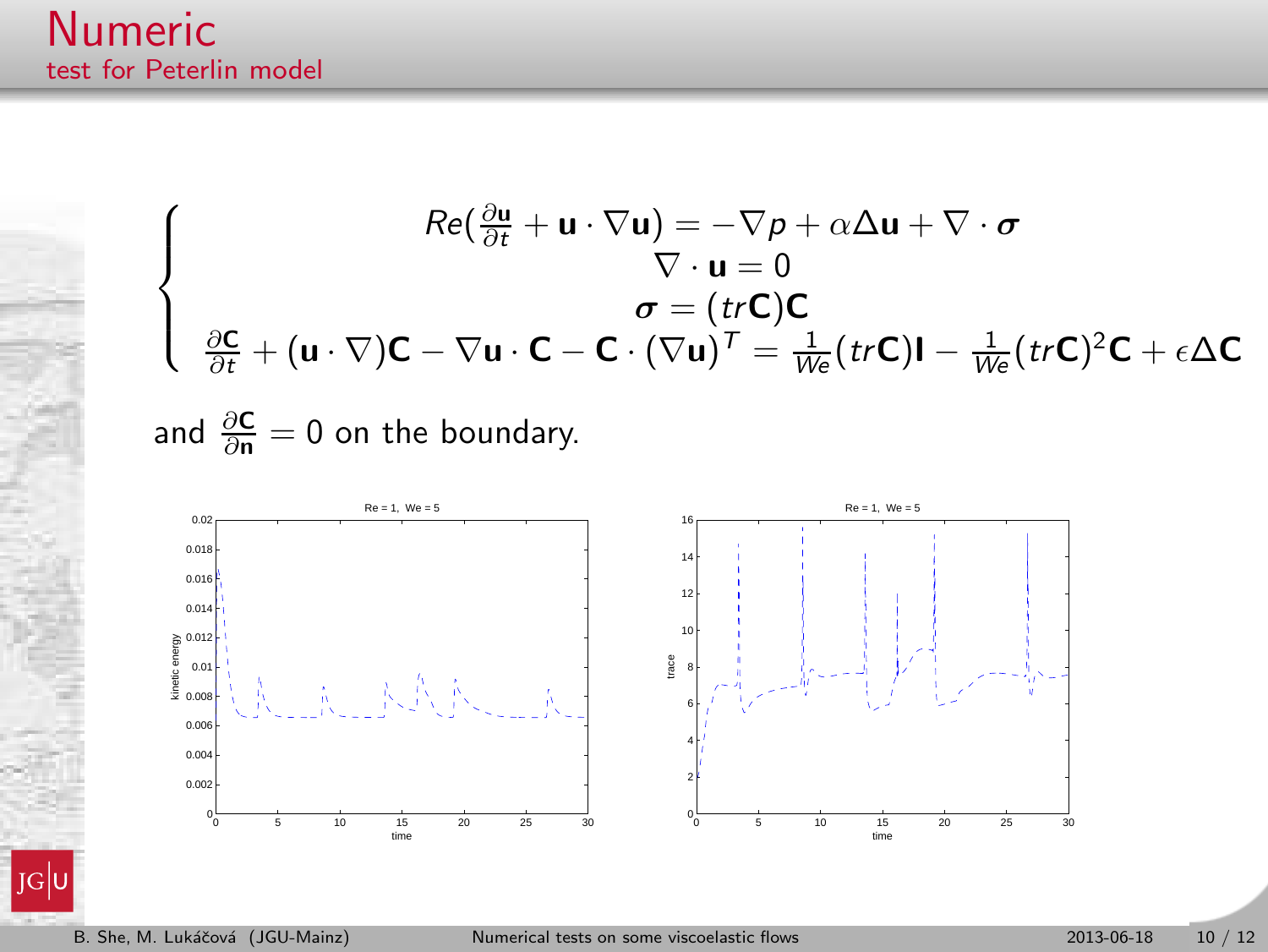## Slight modification  $tr\mathbf{C} \longrightarrow \max(tr\mathbf{C})$ .



Table: L2-error of  $\sigma$ 

| mesh points | $  \overline{\sigma_1} - \sigma_1(256)  _{L_2}$ | EOC    | $  \sigma_3 - \sigma_3(256)  _{L_2}$ | EOC    |
|-------------|-------------------------------------------------|--------|--------------------------------------|--------|
| 32          | 0.0636                                          |        | 0.4466                               |        |
| 64          | 0.0559                                          | 0.1858 | 0.3165                               | 0.4969 |
| 128         | 0.0355                                          | 0.6538 | 0.1643                               | 0.9457 |



Convergent!